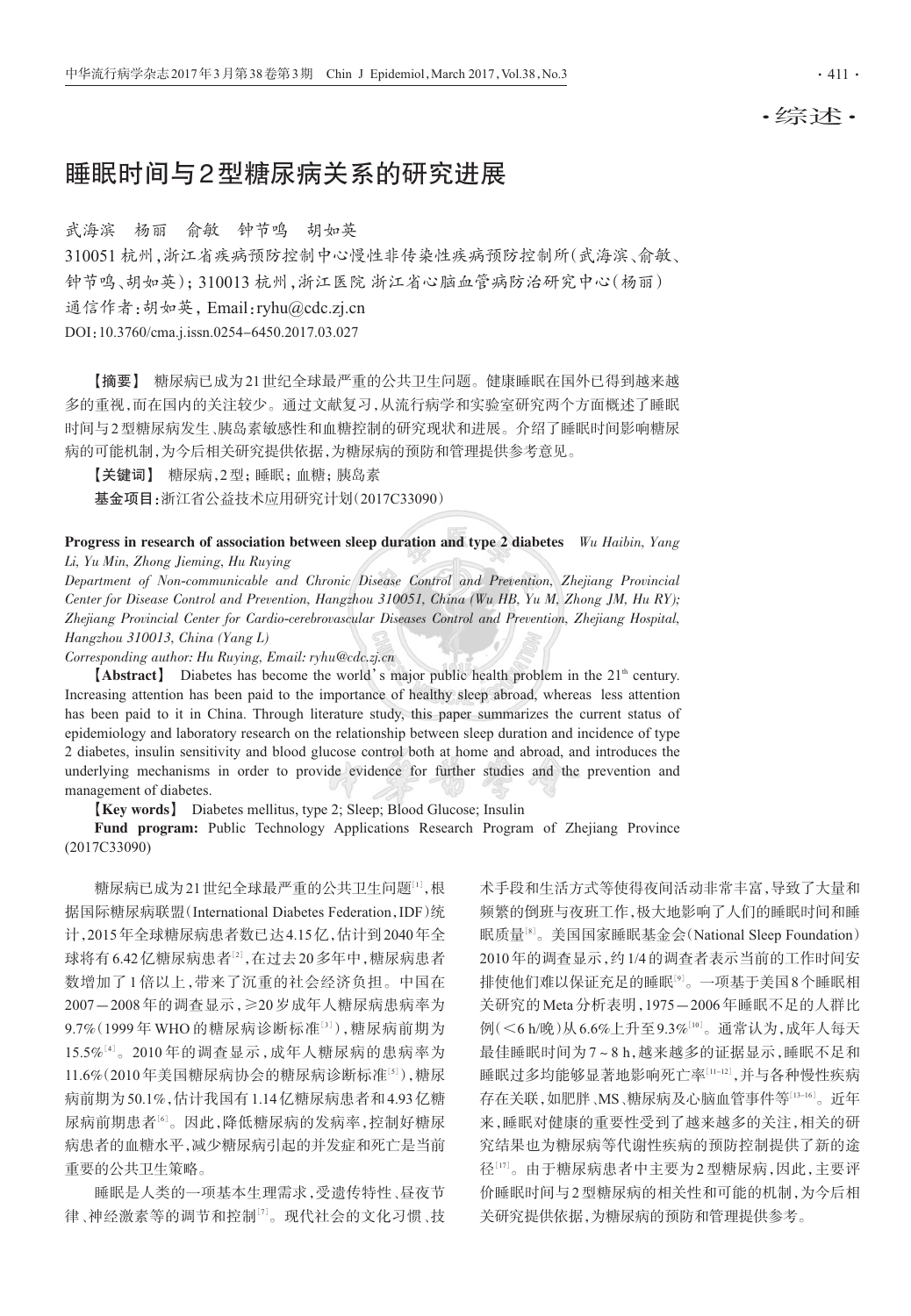1. 睡眠时间影响糖尿病的发生: 在讨夫 50年, 人们自报 睡眠时间缩短了1.5~2.0 h, 而同一时期糖尿病的患病率却 加倍增加[18]。由于睡眠时间与糖尿病之间的关系受遗传、性 别、肥胖、环境以及研究类型、疾病定义等多种因素的影响, 不同的研究结果存在着差异。

横断面研究: Jackson 等[19]对美国国民健康访问调查 (National health interview survey, NHIS)的数据进行了分析, 发现在成年黑人和白人中,糖尿病患病率随睡眠时间均呈现 U形分布,但是随着对混杂因素的调整,这种相关性逐渐降 低,在最终的调整模型中,仅白人睡眠不足(<7 h/d)和睡眠 过多(>7 h/d)与糖尿病患病率存在关联, PR(prevalence ratios)值分别为1.16和1.17。美国国家健康与营养调查 (National health and nutrition examination survey, NHANES) 发现,成年人睡眠时间过少(<5 h/晚)与自报糖尿病之间存 在关联(OR=1.76),未发现睡眠过多(≥9 h/晚)与糖尿病之 间的相关性[20]。日本的一项对30~64岁男性的横断面研究 发现,与7h睡眠时间相比,睡眠不足(≤5h/晚)和睡眠过多 (≥8 h/晚)与未治疗糖尿病的患病率间均存在关联,但使用 BMI(≥25.0 kg/m<sup>2</sup>)进行分层分析后,关联仅在肥胖组差异有 统计学意义[21]。

队列研究: Ayas 等[22]分析了美国护士健康研究10年的 随访数据发现,睡眠不足(≤5 h/d)和睡眠过多(≥9 h/d)均增 加30~55岁已婚女性糖尿病的发病风险,在调整 BMI 和其 他协变量后,仅睡眠过多差异有统计学意义(RR=1.29),但 睡眠不足和睡眠过多均能增加有症状糖尿病(患者自报出现 过至少一种以下症状:昏迷、瘙痒、尿频、饥饿、极度口渴及体 重降低)的发病风险,调整RR值分别为1.34和1.35。瑞典一 项对45~65岁居民的前瞻性研究发现,睡眠时间过少 (≤5 h/晚)能够增加男性糖尿病的发病风险(RR=2.8),但是 对女性糖尿病的发病无影响[23]。日本的一项随访研究发现, 与7.0~7.5 h/d的睡眠者相比,睡眠时间<6.5 h/d的青中年 (18~59岁)糖尿病发病风险增加,但随着年龄的增加,睡眠 不足对糖尿病的发病风险逐渐降低,未发现睡眠过多对糖尿 病发病的影响[24]。最近, Shan 等[25]对来自美国、欧洲地区、亚 洲地区和澳大利亚的10项研究进行了剂量反应关系的Meta 分析,该资料对超过48万人进行了2.5~16年的随访(M= 7.5年),近2万人在随访中被确定为2型糖尿病。分析发现, 睡眠时间和2型糖尿病的风险之间存在着U形的剂量反应关 系,每天7~8h的睡眠时间发病风险最低;与每天7h睡眠时 间相比,睡眠时间每减少1 h, 2 型糖尿病的风险上升 9%;睡 眠时间每增加1h,风险上升14%。另一项包含美国、欧洲地 区和日本10项研究的Meta分析对10万人进行了4.2~32年 的随访(M=9.5年), 3 586人在随访中发生了2型糖尿病, 研 究发现,睡眠时间不足(≤5~6h/晚)和睡眠时间较长(>8~ 9 h/晚)的人群2型糖尿病的发病风险均显著增高, RR 值分别 为1.28和1.48[15]。

研究发现,习惯性睡眠时间的改变能够增加糖尿病的发 生风险。基于伦敦35~55岁职员的 Whitehall Ⅱ研究以每 5年一个循环收集参与者的自报睡眠时间, 检测参与者的糖 尿病患病情况,在调整混杂因素后,与睡眠时间一直为7 h/晚 的调查对象相比,睡眠时间上升≥2h的调查对象糖尿病的 发病风险上升(OR=1.50),而睡眠时间比过去减少未发现统 计学差异[26]。与此结果相似,美国护士健康研究队列对 1986年和2000年55~83岁女性睡眠时间的变化进行了研 究,在调整协变量后,发现与睡眠时间不变相比,睡眠时间比 过去增加≥2 h/d的调查对象糖尿病发病风险升高(HR=  $1.15)^{[27]}$ 

目前,关于睡眠与糖尿病关系的绝大多数研究都是在美 国、欧洲地区和日本开展,由于睡眠时间和糖尿病的关系受 种族和文化的影响较大[20,28-29],不能简单地将欧美地区的研 究结论推广至中国。我国缺乏对睡眠的重视,睡眠和糖尿病 相关性的研究相对较少。中国慢性病前瞻性研究(China Kadoorie Biobank, CKB)在浙江省桐乡市5.8万人的基线调 查资料显示,睡眠时间与糖尿病的患病率在女性中具有明显 的U形剂量关系,在调整了可能的混杂因素后睡眠时间不足 (≤5 h/d)和过长(≥10 h/d)仅在绝经后妇女中与糖尿病存在 关联, OR 值分别为1.32 和1.30, 未发现睡眠时间对男性糖尿 病患病率的影响[30]。2008年徐州市一项基于社区的基线调 查发现,与6~8h/晚的睡眠时间相比,睡眠时间<6h显著增 加糖尿病的患病率(OR=1.41),而睡眠时间>8 h与糖尿病 之间不存在统计学关联[31];该研究进一步随访发现,睡眠时 间<6 h/晚和>8 h/晚均增加糖尿病的发病风险, RR 值分别 为1.67和1.45[32]。

CAL 18-2. 睡眠时间影响胰岛素敏感性和血糖代谢: 越来越多的 流行病学研究和实验研究发现,不健康的睡眠时间和睡眠质 量能够导致葡萄糖耐受不良、降低急性胰岛素反应和增加胰 岛素抵抗[33-36], 从而增加糖尿病的发病风险[22,37-39]。Chaput 等[40]在加拿大魁北克的研究发现,成年人睡眠时间不足或过 多与糖耐量降低和2型糖尿病均存在关联。中国徐州市的 社区横断面调查也显示,不健康的睡眠时间与FPG受损之间 存在统计学关联,且睡眠时间较少与睡眠质量低下有可加性 的交互作用[41]。日本的一项横断面调查显示,在糖尿病患者 中,睡眠时间与胰岛素抵抗之间存在着U形关联[14]。然而, 另一项日本的职业保健促进研究基线数据发现,仅睡眠时间 较少(<6 h/晚)与糖耐量受损或糖尿病存在关联[42]。同样, Matthews 等[43]在青少年(14~19岁)中的调查发现,睡眠时间 不足会导致稳态胰岛素评价(homeostatic model assessment of insulin resistance, HOMA-IR)指数升高, 未发现睡眠时间 较长与胰岛素抵抗的相关性。

当前的实验性研究主要以睡眠不足为主,研究发现,健 康志愿者在总睡眠时间严重剥夺1~5d后,能够导致胰岛素 抵抗和胰腺β细胞的功能紊乱[44-46],因而导致FPG和餐后血 糖水平上升。一些模拟慢性睡眠不足的研究,将研究对象的 睡眠时间限制在4~5 h/晚,也可以导致葡萄糖耐量和胰岛素 敏感性等指标的损害[47-49]。同样,巴西的一项青少年(10~ 19.9岁)研究发现,与睡眠时间≥8h/晚相比,睡眠不足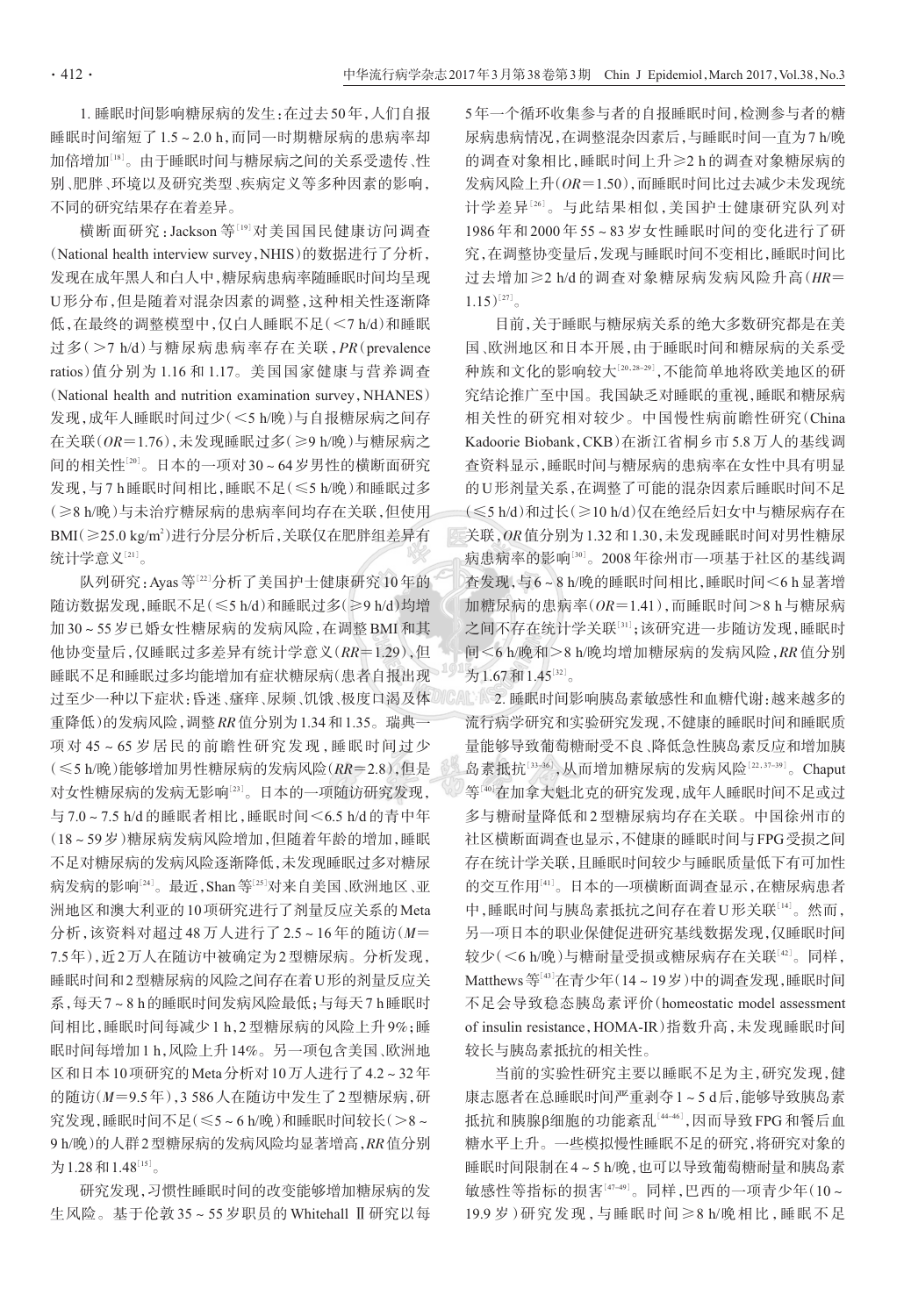(<8 h) 更有可能出现 BMI 增加和上腹部脂肪堆积, 使用高 葡萄糖钳夹(hyperglycemic clamp technique)实验发现,睡眠 不足者胰岛素敏感性降低[50]。Broussard等[51]将健康年轻男 性在4d正常睡眠后进行4d睡眠限制,发现胰岛素敏感性和 处置指数(胰岛素敏感性×葡萄糖急性胰岛素反应)均降低. 但是再经过2晚的恢复性睡眠后,这些指标又逐渐恢复,实 验未观察到葡萄糖急性胰岛素反应的变化。Wong等[52]在社 区健康中年志愿者中的研究显示,短时间的睡眠能够降低白 人男性的胰岛素敏感性和胰腺B细胞功能,但在女性中未发 现影响,与其结果类似。Rutters等[53]的研究显示,与平均睡 眠时间相比,男性睡眠时间不足和过多均与降低的胰岛素敏 感性相关,然而女性睡眠时间不足和过多与胰岛素敏感性和 胰腺β细胞功能存在相关,提示睡眠时间对血糖代谢的影响 可能因性别、种族的不同而存在差异。此外,一些研究还发 现受试对象在睡眠时间限制后与2型糖尿病患者具有数个 相同的代谢特征,如肌肉的葡萄糖摄取降低,肝脏葡萄糖输

出增加,胰腺β细胞功能失调[36,47,54-55]。 3. 睡眠时间影响糖尿病患者血糖控制水平:不健康的睡 眠时间能够影响糖尿病患者的血糖控制水平造成靶器官的 损害,从而加速发生糖尿病并发症。Knutson等[56]对 161例 2型糖尿病的非裔美国人进行了一项横断面研究,结果显示, 睡眠时间是糖化血红蛋白(hemoglobin A1c, HbA1c)的显著预 测因素,对糖尿病患者的血糖控制具有重要的作用。日本福 冈糖尿病登记中心对4 870例≥20岁的2型糖尿病患者研究 发现,与6.5~7.4 h/d的睡眠时间相比,睡眠不足或睡眠过多 均与高HbA1。水平相关,在调整了可能的混杂因素后,二次项 关联差异有统计学意义[57]。Kim 等[58]分析了韩国2007-2010年国家健康和营养检查调查(Korea National Health and Nutrition Examination Survey, KNHANES), 发现2型糖尿病 患者中每天7h睡眠时间HbA1c的水平最低,睡眠时间和血糖 控制之间存在U形关联,但这种关联受到糖尿病患病时间的 影响.在调整混杂因素后差异无统计学意义。Cumberbatch 等[50]在牙买加的研究发现,睡眠时间和血糖控制之间无统计 学意义。中国糖尿病患者肿瘤发生风险(Risk Evaluation of Cancers in Chinese Diabetic Individuals, REACTION)研究的 基线资料显示,与6.0~7.9 h/晚睡眠时间相比,睡眠时间 8.0 ~ 8.9 h 和 ≥ 9.0 h 糖尿病患者 HbA<sub>1</sub> ≥ 53 mmol/mol (7.0%)的OR值分别为1.08和1.11[34];另一项在天津地区的 横断面研究则显示,睡眠时间不足与血糖控制水平存在相 关性[60]。Lee 等[61]对来自中国、美国、日本、韩国等地7项 研究的Meta分析发现,2型糖尿病患者睡眠不足和睡眠过多 均与上升的HbA1c和FPG水平存在相关性,表明睡眠时间和 血糖之间可能存在U形的剂量反应关系。

4. 睡眠时间导致血糖代谢紊乱的机制:睡眠时间引发糖 尿病的原理仍不明确,但一些可能导致糖代谢紊乱的机制逐 渐被发现。实验研究显示,不健康的睡眠时间可能影响能量 的摄入和消耗[62],如睡眠不足能够改变食欲调节激素,增加 胃内生长素释放肽的分泌,减少瘦素的分泌,降低了机体的

自我调节能力,导致机体对食物特别是对高热量食物的食欲 增加[63];其次,睡眠不足能够减少机体的总体运动量,容易产 生久坐行为[64];此外,睡眠不足者炎症反应通路被激活,如增 加白介素-6、肿瘤坏死因子-α和肾上腺皮质醇的分泌[54,65], 这些炎性因子对肥胖、MS和糖尿病的发生起一定作用。近 期研究发现,褪黑激素在睡眠不足者中的分泌降低,而这种 激素与代谢途径和糖尿病存在相关性[66]。

睡眠时间过多与糖尿病发生机制的研究较少。一些研 究表明,长时间卧床对健康本身是一种危害[67]。另外一些研 究则指出,睡眠时间过多与肥胖、较低的社会经济学状况、较 少的活动、睡眠呼吸暂停以及慢性疾病等均存在关联,而这 些因素能够产生混杂作用[68-70]。睡眠时间过多可能是对睡 眠质量欠佳的一种补偿,如睡眠呼吸暂停和睡眠障碍[38]。

除此之外,睡眠时间与糖尿病的发生关系还受到个体时 型(chronotype)和基因型的影响。时型即人们对睡眠和日常 活动的习惯性时间安排,早晨时型的人习惯于早睡早起和在 早晨进行活动,而夜间时型的人群睡觉时间较晚并习惯于夜 间活动。Merikanto 等[71]发现与早晨时型的人群相比, 夜间 时型的人群患糖尿病的风险更高(OR=2.6),且这种关联性 独立于睡眠时间和睡眠质量。Reutrakul等[72]发现时型与2型 糖尿病患者的血糖控制也存在关联,夜间时型的患者血糖控 制情况较差。Allebrandt等[73]对睡眠时间采用了高密度全基 因组关联研究,发现ABCC9基因在欧洲人群基因中的变异 能够解释约5%的睡眠时间变化。

5. 问题和展望: 越来越多的研究表明, 睡眠时间不足和 《《睡眠时间过多均影响2型糖尿病的发生和血糖控制,由于睡 眠时间和糖尿病之间的关系受年龄、性别、种族、呼吸道疾 病、时型和基因等因素的影响,不同的研究之间存在着差 异。如有些研究发现,睡眠时间与糖尿病的相关性在协变量 的调整中,统计学意义逐渐消失,而另一些研究仅在某些亚 组中发现睡眠时间与2型糖尿病之间的U形关系。尽管如 此,近年来多个包含大量研究的Meta分析结果还是显示出 睡眠时间与2型糖尿病之间的U形剂量反应关系,此外,更多 可能的机制逐渐在实验研究中被阐明。目前,对睡眠时间的 定义还比较模糊,有些研究使用的为夜间睡眠时间,有些则 采用全天总睡眠时间,很多研究未能考虑到白天午休因素的 影响。此外,流行病学研究通常采用自报睡眠时间,缺乏对 真实睡眠时间的客观测量,而能够准确测量睡眠时间的腕动 仪和多导睡眠描记尚难大规模开展,多在实验研究中使用。

随着我国城市化进程的加快,人们的生活习惯发生了巨 大改变,睡眠时间不足和睡眠障碍的发生率越来越高。目 前,国内对睡眠健康仍不够重视,关于睡眠时间与糖尿病关 系的流行病学研究和实验研究均较少,缺乏对睡眠时间的干 预实践。随着移动设备和电子手环等电子设备的应用与普 及,对受试对象的睡眠监测和睡眠干预已成为可能。不健康 的睡眠时间能够增加糖尿病的发生风险,影响糖尿病的血糖 控制水平,增加糖尿病患者的死亡风险,而睡眠作为一种容 易干预的生活方式应在糖尿病的预防和管理中受到越来越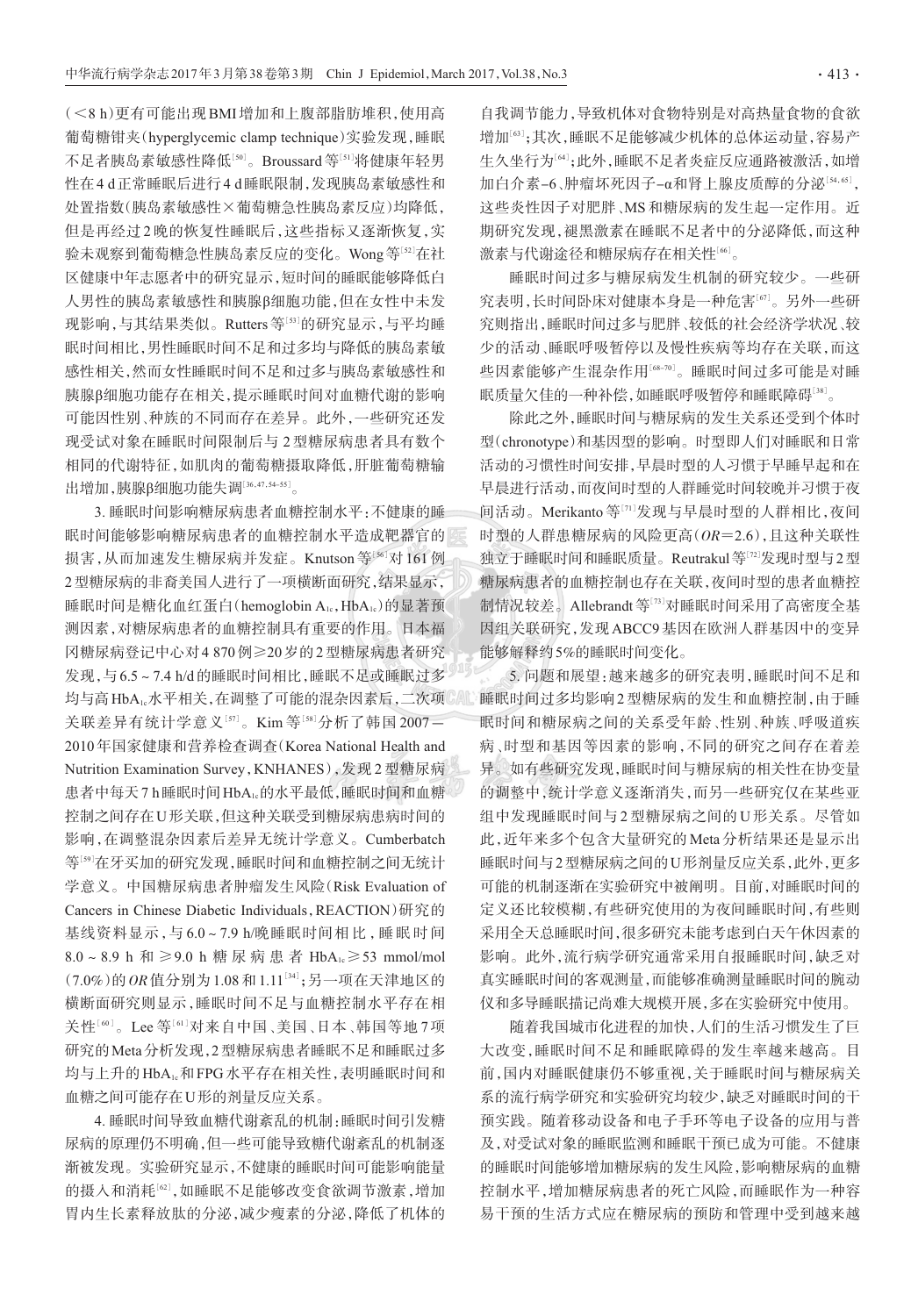006

### 多的重视。

利益冲突 无

### 参考文献

- [1] Zimmet PZ, Magliano DJ, Herman WH, et al. Diabetes: a 21<sup>st</sup> century challenge [J]. Lancet Diabetes Endocrinol, 2014, 2(1): 56-64. DOI:10.1016/S2213-8587(13)70112-8.
- [2] International Diabetes Federation. IDF diabetes atlas  $[M]$ . 7<sup>th</sup> ed. Brussels: International Diabetes Federation, 2015.
- [3] Department of Non-communicable Disease Surveillance. Definition, diagnosis and classification of diabetes mellitus and its complications: report of a WHO consultation. Part 1. Diagnosis and classification of diabetes mellitus. Geneva: World Health Organization, 1999 [EB/OL]. [2016-08-25].https:// www.staff.ncl.ac.uk/philip.home/who dmg.pdf.
- [4] Yang WY, Lu JM, Weng JP, et al. Prevalence of diabetes among men and women in China [J]. N Engl J Med, 2010, 362 (12): 1090-1101. DOI:10.1056/NEJMoa0908292.
- [5] American Diabetes Association. Diagnosis and classification of diabetes mellitus [J]. Diabetes Care, 2010, 33 Suppl 1: S62-69. DOI:10.2337/dc10-S062.
- [6] Xu Y, Wang L, He J, et al. Prevalence and control of diabetes in Chinese adults [J]. JAMA, 2013, 310 (9): 948-959. DOI: 10.1001/jama.2013.168118.
- [7] Briancon-Marjollet A, Weiszenstein M, Henri M, et al. The impact of sleep disorders on glucose metabolism: endocrine and molecular mechanisms [J]. Diabetol Metab Syndr, 2015, 7:25. DOI: 10.1186/s13098-015-0018-3.
- [8] Rajaratnam SM, Arendt J. Health in a 24-h society [J]. Lancet, 2001, 358 (9286): 999-1005. DOI: 10.1016/S0140-6736 (01)  $06108 - 6.$
- [9] Kita T, Yoshioka E, Satoh H, et al. Short sleep duration and poor sleep quality increase the risk of diabetes in Japanese workers with no family history of diabetes [J]. Diabetes Care, 2012, 35  $(2):$  313-318. DOI: 10.2337/dc11-1455.
- [10] Knutson KL, van Cauter E, Rathouz PJ, et al. Trends in the prevalence of short sleepers in the USA: 1975-2006 [J]. Sleep,  $2010, 33(1)$ : 37-45.
- [11] Kripke DF, Garfinkel L, Wingard DL, et al. Mortality associated with sleep duration and insomnia<sup>[J]</sup>. Arch Gen Psychiatry, 2002, 59(2):131-136. DOI:10.1001/archpsyc.59.2.131.
- [12] Cai H, Shu XO, Xiang YB, et al. Sleep duration and mortality: a prospective study of 113 138 middle-aged and elderly Chinese men and women[J]. Sleep, 2015, 38(4): 529-536. DOI: 10.5665/ sleep.4564.
- [13] 张爽,李莲,黄育北,等. 成年人睡眠时间对体重增加和肥胖风 险的 Meta 分析[J]. 中华流行病学杂志, 2015, 36(5): 519-525. DOI:10.3760/cma.j.issn.0254-6450.2015.05.023.

Zhang S, Li L, Huang YB, et al. Meta-analysis of prospective cohort studies about sleep duration and risk of weight gain and obesity in adults [J]. Chin J Epidemiol,  $2015$ ,  $36(5)$ : 519-525. DOI: 10.3760/cma.j.issn.0254-6450.2015.05.023.

- [14] Ohkuma T, Fujii H, Iwase M, et al. U-shaped association of sleep duration with metabolic syndrome and insulin resistance in patients with type 2 diabetes: the Fukuoka Diabetes Registry  $[J]$ . Metabolism, 2015, 63(4): 484-491. DOI: 10.1016/j.metabol.2013. 12.001
- [15] Cappuccio FP, D'Elia L, Strazzullo P, et al. Quantity and quality of sleep and incidence of type 2 diabetes: a systematic review and Meta-analysis [J]. Diabetes Care,  $2010$ ,  $33(2)$ : 414-420. DOI:10.2337/dc09-1124.
- [16] 武海滨,王浩,胡如英,等. 成年人睡眠时间与脑卒中患病关系 的研究[J]. 中华流行病学杂志, 2015, 36(11): 1210-1215. DOI:10.3760/cma.j.issn.0254-6450.2015.11.006. Wu HB, Wang H, Hu RY, et al. Association between sleep duration and stroke in adults [J]. Chin J Epidemiol, 2015, 36  $(11): 1210-1215$ . DOI: 10.3760/cma.j.issn.0254-6450.2015. 11.
- [17] Schmid SM, Hallschmid M, Schultes B. The metabolic burden of sleep loss [J]. Lancent Diabetes Endocrinol,  $2015$ ,  $3(1)$ : 52–62. DOI:10.1016/S2213-8587(14)70012-9.
- [18] Akerstedt T, Nilsson PM. Sleep as restitution: an introduction  $J$ ]. J Intern Med, 2003, 254 (1): 6-12. DOI: 10.1046/j.1365-2796. 2003.01195.x.
- [19] Jackson CL, Redline S, Kawachi I, et al. Association between sleep duration and diabetes in black and white adults [J]. Diabetes Care, 2013, 36(11): 3557-3565. DOI: 10.2337/dc13-0777.
- [20] Grandner MA, Chakravorty S, Perlis ML, et al. Habitual sleep duration associated with self-reported and objectively determined cardiometabolic risk factors [J]. Sleep Med, 2014, 15(1): 42-50. DOI:10.1016/j.sleep.2013.09.012.
- [21] Kachi Y, Ohwaki K, Yano E. Association of sleep duration with untreated diabetes in Japanese men[J]. Sleep Med,  $2012$ ,  $13(3)$ : 307-309. DOI:10.1016/j.sleep.2011.04.008.
- [22] Ayas NT, White DP, AI-Delaimy WK, et al. A prospective study of self-reported sleep duration and incident diabetes in women [J]. Diabetes Care, 2003, 26(2): 380-384. DOI: 10.2337/diacare. 26.2.380.
- [23] Mallon L, Broman JE, Hetta J. High incidence of diabetes in men with sleep complaints or short sleep duration: a 12-year follow-up study of a middle-aged population [J]. Diabetes Care, 2005, 28(11): 2762-2767. DOI: 10.2337/diacare.28.11.2762.
- [24] Heianza Y, Kato K, Fujihara K, et al. Role of sleep duration as a risk factor for type 2 diabetes among adults of different ages in Japan: the Niigata Wellness Study [J]. Diabet Med, 2014, 31  $(11): 1363-1367$ . DOI: 10.1111/dme.12555.
- [25] Shan ZL, Ma HF, Xie ML, et al. Sleep duration and risk of type 2 diabetes: a Meta-analysis of prospective studies [J]. Diabetes Care, 2015, 38(3): 529-537. DOI: 10.2337/dc14-2073.
- [26] Ferrie JE, Kivimäki M, Akbaraly TN, et al. Change in sleep duration and type 2 diabetes: the Whitehall  $\mathbb{I}$  study [J]. Diabetes Care, 2015, 38(8): 1467-1472. DOI: 10.2337/dc15-0186.
- [27] Cespedes EM, Bhupathiraju SN, Li YP, et al. Long-term changes

 $.414.$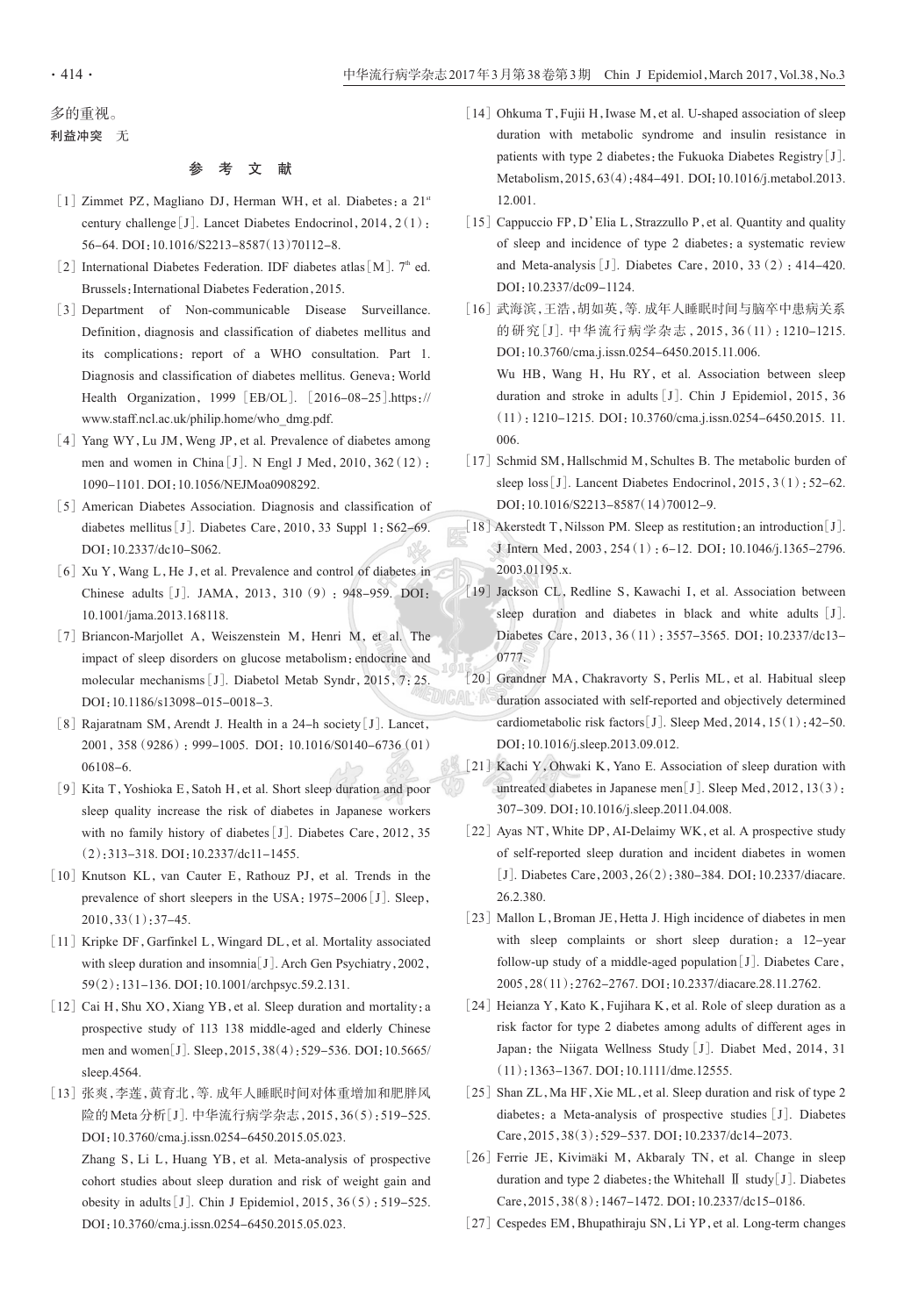in sleep duration, energy balance and risk of type 2 diabetes [J]. Diabetologia, 2016, 59 (1): 101-109, DOI: 10.1007/s00125- $015 - 3775 - 5.$ 

- [28] Shadyab AH, Kritz-Silverstein D, Laughlin GA, et al. Ethnic-specific associations of sleep duration and daytime napping with prevalent type 2 diabetes in postmenopausal women [J]. Sleep Med, 2015, 16(2): 243-249. DOI: 10.1016/j.sleep.2014. 11.010.
- [29] Zizi F, Pandey A, Murrray-Bachmann R, et al. Race/ethnicity, sleep duration, and diabetes mellitus; analysis of the national health interview survey  $(NHIS) [J]$ . Am J Med, 2012, 125(2): 162-167. DOI:10.1016/j.amjmed.2011.08.020.
- [30] Wu HB, Wang H, Hu RY, et al. The association between sleep duration, snoring and prevalent type 2 diabetes mellitus with regard to gender and menopausal status; the CKB study in Zhejiang rural area, China [J]. Acta Diabetol, 2016, 54: 81-90. DOI:10.1007/s00592-016-0918-1.
- [31] Lou PA, Chen PE, Zhang L, et al. Relation of sleep quality and sleep duration to type 2 diabetes: a population-based crosssectional survey[J]. BMJ Open, 2012, 2: e000956. DOI: 10.1136/ bmjopen-2012-000956.
- [32] Lou PA, Zhang P, Zhang L, et al. Effects of sleep duration and sleep quality on prevalence of type 2 diabetes mellitus: a 5-year follow-up study in China [J]. Diabetes Res Clin Pract, 2015, 109 (1):178-184. DOI:10.1016/j.diabres.2015.04.012.
- [33] Tuomilehto H, Peltonen M, Partinen M, et al. Sleep duration, lifestyle intervention, and incidence of type 2 diabetes in mpaired glucose tolerance: the finish diabetes prevention study [J]. Diabetes Care, 2009, 32 (11): 1965-1971. DOI: 10.2337/dc08-1980
- [34] Wang T, Lu J, Wang W, et al. Sleep duration and snoring associate with hypertension and glycaemic control in patients with diabetes [J]. Diabet Med, 2015, 32(8): 1001-1007. DOI: 10.1111/dme.12809.
- [35] Schmid SM, Hallschmid M, Jauch-Chara K, et al. Sleep loss alters basal metabolic hormone secretion and modulates the dynamic counterregulatory response to hypoglycemia [J]. J Clin Endocrinol Metab, 2007, 92 (8): 3044-3051. DOI: 10.1210/ ic.2006-2788.
- [36] Buxton OM, Pavlova M, Reid EW, et al. Sleep restriction for 1 week reduces insulin sensitivity in healthy men [J]. Diabetes, 2010, 59(9): 2126-2133. DOI: 10.2337/db09-0699.
- [37] Yaggi HK, Araujo AB, McKinlay JB. Sleep duration as a risk factor for the development of type 2 diabetes [J]. Diabetes Care, 2006, 29 (3): 657-661. DOI: 10.2337/diacare.29.03.06.dc05-0879
- [38] Gangwisch JE, Heymsfield SB, Boden-Albala B, et al. Sleep duration as a risk factor for diabetes incidence in a large US sample[J]. Sleep, 2007, 30(12): 1667-1673.
- [39] Li YP, Gao X, Winkelman JW, et al. Association between sleeping difficulty and type 2 diabetes in women [J]. Diabetologia, 2016, 59(4): 719-727. DOI: 10.1007/s00125-015-

 $3860 - 9.$ 

- [40] Chaput JP, Després JP, Bouchard C, et al. Association of sleep duration with type 2 diabetes and impaired glucose tolerance  $[J]$ . Diabetologia, 2007, 50(11): 2298-2304. DOI: 10.1007/s00125- $007 - 0786 - x.$
- [41] Lou P, Chen P, Zhang L, et al. Interaction of sleep quality and sleep duration on impaired fasting glucose: a population-based cross-sectional survey in China [J]. BMJ Open, 2014, 4(3): e004436. DOI:10.1136/bmjopen-2013-004436.
- [42] Katano S, Nakamura Y, Nakamura A, et al. Association of short sleep duration with impaired glucose tolerance or diabetes mellitus [J]. J Diabetes Investig, 2011, 2(5): 366-372. DOI: 10.1111/j.2040-1124.2011.00114.x.
- [43] Matthews KA, Dahl RE, Owens JF, et al. Sleep duration and insulin resistance in healthy black and white adolescents [J]. Sleep, 2012, 35(10): 1353-1358. DOI: 10.5665/sleep.2112.
- [44] Gonzalez-Ortiz M, Martinez-Abundis E, Balcazar-Munoz BR, et al. Effect of sleep deprivation on insulin sensitivity and cortisol concentration in healthy subjects [J]. Diabetes Nutr Metab,  $2000$ ,  $13(2)$ :  $80-83$ .
- [45] vanHelder T, Symons JD, Radomski MW. Effects of sleep deprivation and exercise on glucose tolerance [J]. Aviat Space Environ Med, 1993, 64(6): 487-492.
- [46] Benedict C, Hallschmid M, Lassen A, et al. Acute sleep deprivation reduces energy expenditure in healthy men[J]. Am J Clin Nutr, 2011, 93 (6): 1229-1236. DOI: 10.3945/ajcn.110. 006460.
- [47] Buxton OM, Cain SW, O'Connor SP, et al. Adverse metabolic consequences in humans of prolonged sleep restriction combined with circadian disruption [J]. Sci Transl Med, 2012, 4 (129): 129ra43. DOI: 10.1126/scitranslmed.3003200.
	- [48] van Leeuwen WM, Hublin C, Sallinen M, et al. Prolonged sleep restriction affects glucose metabolism in healthy young men[J]. Int J Endocrinol, 2010, 2010: 108641. DOI: 10.1155/2010/ 108641.
	- [49] Robertson MD, Russell-Jones D, Umpleby AM, et al. Effects of three weeks of mild sleep restriction implemented in the home environment on multiple metabolic and endocrine markers in healthy young men [J]. Metabolism,  $2013$ ,  $62$  (2):  $204-211$ . DOI:10.1016/j.metabol.2012.07.016.
	- [50] De Bernardi Rodrigues AM, da Silva Cde C, Vasques AC, et al. Association of sleep deprivation with reduction in insulin sensitivity as assessed by the hyperglycemic clamp technique in adolescents [J]. JAMA Pediatr, 2016, 170(5): 487-494. DOI: 10.1001/jamapediatrics.2015.4365.
	- [51] Broussard JL, Wroblewski K, Kilkus JM, et al. Two nights of recovery sleep reverses the effects of short-term sleep restriction on diabetes risk [J]. Diabetes Care, 2016, 39(3): e40-41. DOI: 10.2337/dc15-2214.
	- [52] Wong PM, Manuck SB, DiNardo MM, et al. Shorter sleep duration is associated with decreased insulin sensitivity in healthy white men [J]. Sleep, 2015, 38 (2): 223-231. DOI: